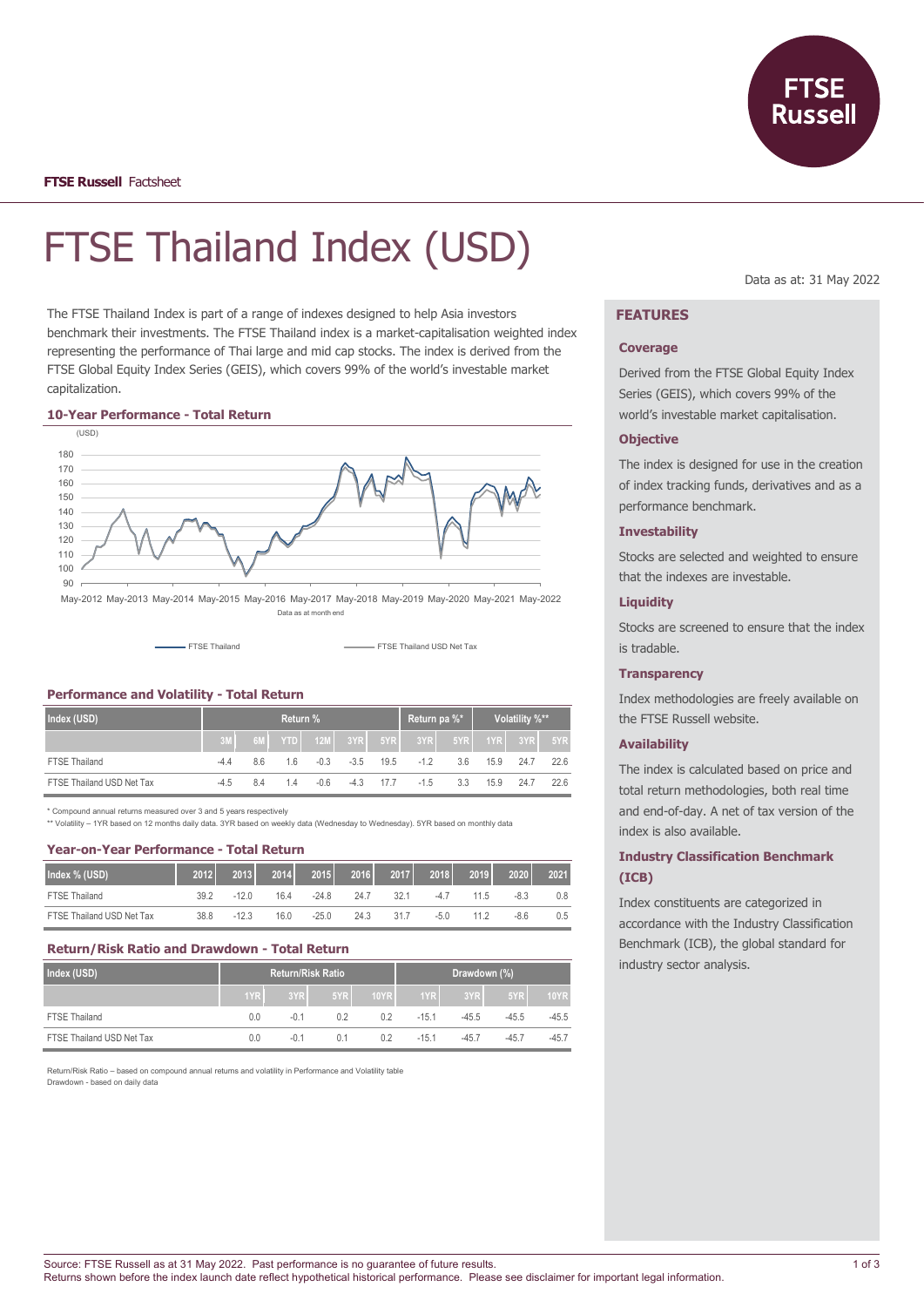# **Top 10 Constituents**

| <b>Constituent</b>                        | <b>ICB Sector</b>                           | Net MCap (USDm) | Wgt % |
|-------------------------------------------|---------------------------------------------|-----------------|-------|
| <b>PTT</b>                                | Oil Gas and Coal                            | 15.963          | 9.68  |
| CP ALL                                    | Personal Care Drug and Grocery Stores       | 11,513          | 6.98  |
| Siam Cement                               | <b>Construction and Materials</b>           | 9.132           | 5.54  |
| Airports of Thailand                      | Industrial Transportation                   | 8.735           | 5.30  |
| ADVANCED INFO SERVICE                     | <b>Telecommunications Service Providers</b> | 7.079           | 4.29  |
| PTT Exploration & Production              | Oil Gas and Coal                            | 6.825           | 4.14  |
| <b>Bangkok Dusit Medical Services PCL</b> | <b>Health Care Providers</b>                | 6.697           | 4.06  |
| Kasikornbank                              | <b>Banks</b>                                | 6,512           | 3.95  |
| <b>Gulf Energy Development</b>            | Electricity                                 | 6.013           | 3.65  |
| <b>SCBX</b>                               | <b>Banks</b>                                | 5.606           | 3.40  |
| <b>Totals</b>                             |                                             | 84,076          | 50.97 |

## **ICB Supersector Breakdown**

| <b>ICB Code</b> | <b>ICB Supersector</b>                | No. of Cons    | Net MCap (USDm) | Wgt %  |
|-----------------|---------------------------------------|----------------|-----------------|--------|
| 1010            | Technology                            | 1              | 2,819           | 1.71   |
| 1510            | Telecommunications                    | 5              | 14,344          | 8.70   |
| 2010            | <b>Health Care</b>                    | $\overline{2}$ | 8,513           | 5.16   |
| 3010            | <b>Banks</b>                          | 5              | 18,990          | 11.51  |
| 3020            | <b>Financial Services</b>             | 3              | 4,319           | 2.62   |
| 3030            | Insurance                             | 1              | 588             | 0.36   |
| 3510            | <b>Real Estate</b>                    | 3              | 8,412           | 5.10   |
| 4040            | <b>Retailers</b>                      | 3              | 7,002           | 4.24   |
| 4050            | <b>Travel and Leisure</b>             | $\overline{2}$ | 6,280           | 3.81   |
| 4510            | Food Beverage and Tobacco             | 4              | 7,597           | 4.61   |
| 4520            | Personal Care Drug and Grocery Stores | 1              | 11,513          | 6.98   |
| 5010            | <b>Construction and Materials</b>     | $\overline{2}$ | 9,537           | 5.78   |
| 5020            | <b>Industrial Goods and Services</b>  | 4              | 13,924          | 8.44   |
| 5520            | Chemicals                             | 3              | 5,976           | 3.62   |
| 6010            | Energy                                | 6              | 29,869          | 18.11  |
| 6510            | Utilities                             | 6              | 15,275          | 9.26   |
| <b>Totals</b>   |                                       | 51             | 164,958         | 100.00 |

## **Index Characteristics**

| <b>Attributes</b>       | <b>FTSE Thailand</b> |
|-------------------------|----------------------|
| Number of constituents  | 51                   |
| Dividend Yield %        | 2.74                 |
| Constituent (Wgt %)     |                      |
| Average                 | 1.96                 |
| Largest                 | 9.68                 |
| Median                  | 1.30                 |
| Top 10 Holdings (Wgt %) | 50.99                |

# **INFORMATION**

# **Index Universe**

FTSE All-World Index

## **Base Date**

31 December 1986

## **Base Value**

100

## **Investability Screen**

Actual free-float applied and liquidity screened

## **Index Calculation**

Real-time and end-of-day

## **End-of-Day Distribution**

Via FTP and email

## **Currency**

USD, GBP, JPY, EUR and Local

## **Review Dates**

Semi-annually in March and September

# **History**

Available from May 2000